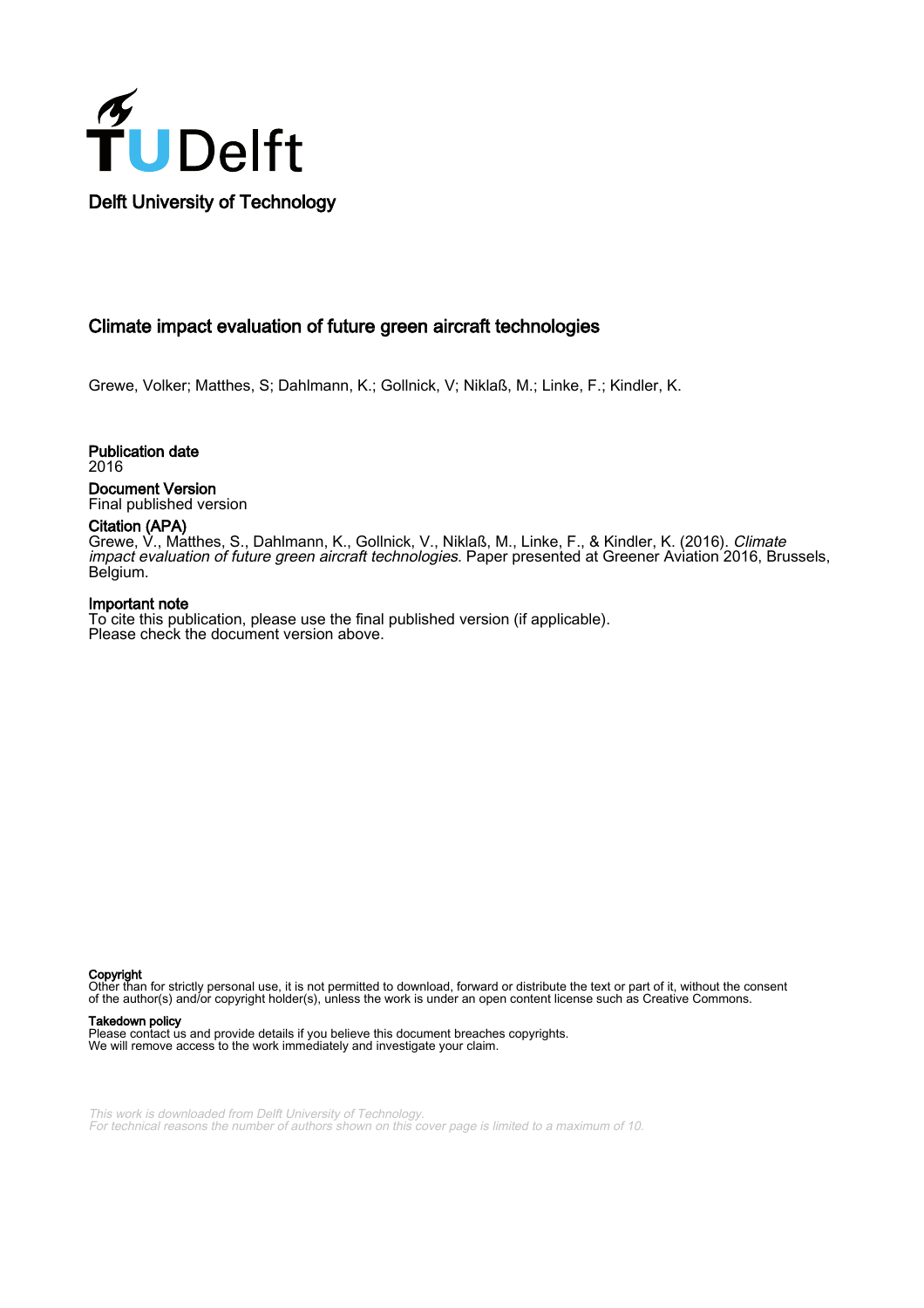# Climate impact evaluation of future green aircraft technologies

Grewe, V. <sup>(1,2)</sup>, Matthes, S.<sup>(1)</sup>, Dahlmann, K.<sup>(1)</sup>, Gollnick, V.<sup>(3)</sup>, Niklaß, M.<sup>(3)</sup>, Linke, F.<sup>(3)</sup>, Kindler, K.<sup>(4)</sup>

<sup>(1)</sup>Institut für Physik der Atmosphäre, DLR-Oberpfaffenhofen, 82234 Weßling, Germany, volker.grewe@dlr.de  $^{(2)}$ Delft University of Technology, Aerospace Engineering, Aircraft Noise & Climate Effects, Netherlands; v.grewe@tudelft.nl (3)Lufttransportsysteme, DLR-Hamburg, Blohmstraße 20, 21079 Hamburg, Germany; volker.gollnick@dlr.de (4)Programmdirektion Luftfahrt, DLR-Köln, Germany; kolja.kindler@dlr.de

KEYWORDS: Climate change, Emissions, Contrails, Ozone, Methane, Mitigation Measures, Operational Measures, Technological Measures, New Configurations

### ABSTRACT:

Air traffic is an important part of our mobility with an increasing rate in transport volume of around 5% per year. Air traffic also contributes to anthropogenic warming by around 5%. Here we present a climate impact assessment tool AirClim and give an overview on the recent technology assessments. Finally, we present a best practice for a robust climate impact assessment, which combines a comprehensive four-layer approach to model the air traffic system with AirClim and includes aspects of atmospheric uncertainties, sensitivities, and verification procedures.

### 1. Introduction

Air traffic is an important part of our mobility with an increasing rate in transport volume of around 5% per year (Lee et al., 2010). Air traffic also contributes to anthropogenic warming by around 5% (Figure 1, see also Lee et al., 2010). This warming is caused by emissions of carbon dioxide, nitrogen oxides (which influence concentration of ozone, methane and primary mode ozone - PMO), water vapour, particles and contrail-cirrus. The emitted species change the chemical and micro-physical properties of the atmosphere. Changes in the atmospheric composition alter the radiation balance, which leads to increases

in global temperature. The reduction of the aviation's impact on climate is a challenge. The evaluation of the climate impact of future aviation technologies is important and requires more than estimating the total amount of emissions. For example, emissions of nitrogen oxides have a larger impact on climate when released at higher flight levels, since the atmospheric residence time of the emitted species increases and more ozone can be produced during a longer time period. Recently, we have developed a comprehensive climate impact assessment tool, which is unique with respect to the extent to which atmospheric processes and emission characteristics are taken into account. It demonstrates a major step from assessing the climate impact of aviation in general towards the climate impact assessment of individual aviation technologies and aviation options. Here, we want to demonstrate the range of possible applications and give a best practice for future climate impact assessment.



*Figure 1: Global mean near surface temperature changes [mK] caused by air traffic emissions, based on AirClim calculations.*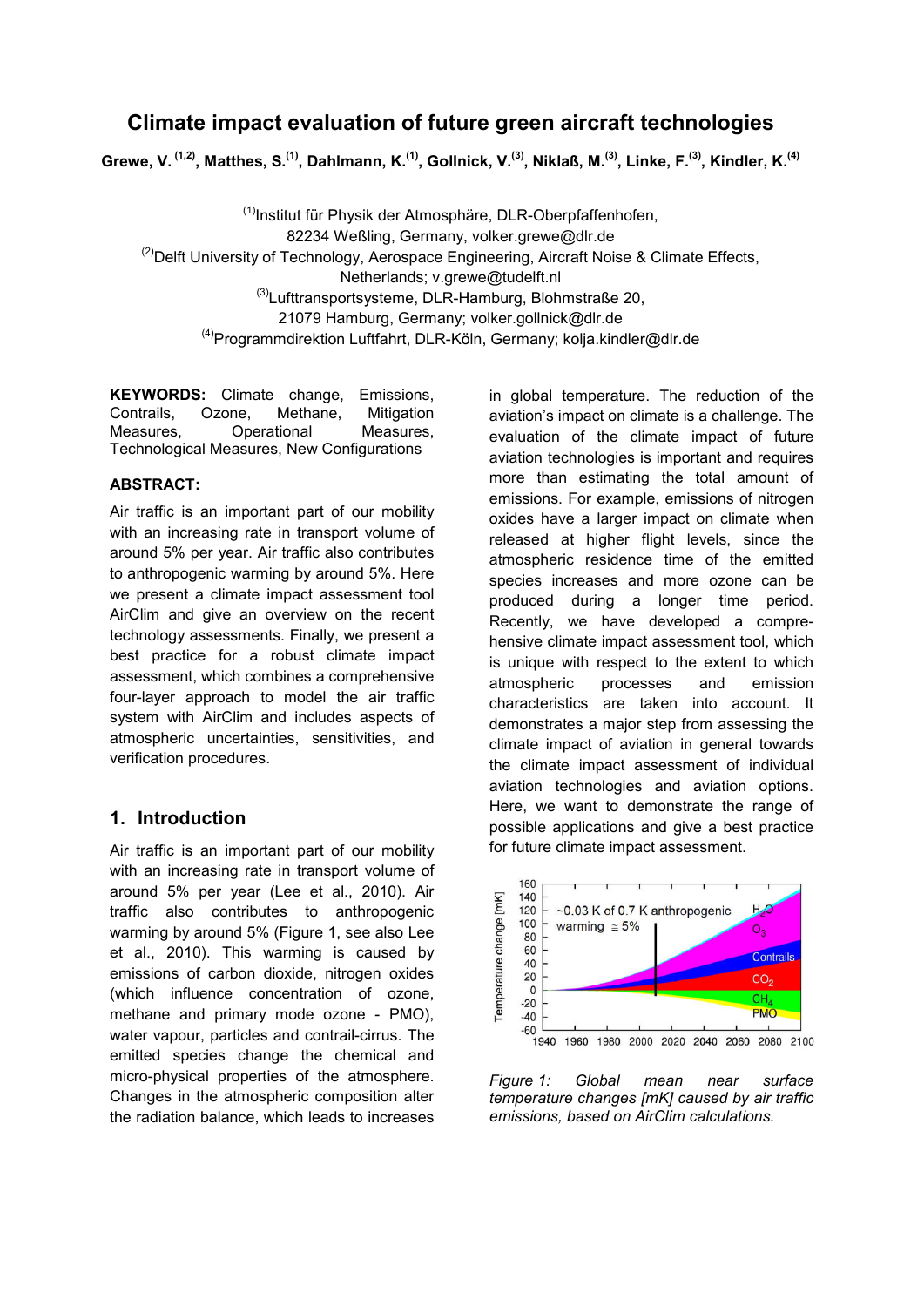In Sec. 2 we describe the climate assessment model AirClim and give a brief overview of results concerning climate impact assessments of operational and technological measures in Sec. 3. In Sec. 4, we describe a best practice for a comprehensive climate impact assessment, e.g. for the use in CleanSky 2.

# 2. The climate assessment model AirClim

The climate impact assessment model is fully described by Grewe and Stenke (2008) and major recent updates by Dahlmann et al. (2016). A verification of the model is given therein as well as in Grewe and Dahlmann (2012). Here we only briefly describe AirClim (Sec. 2.1.). A speciality of AirClim is that uncertainties in atmospheric responses, e.g. as described in Lee et al. (2010), are used to derive a robust assessment by applying a Monte-Carlo simulation (Sec. 2.2).

### 2.1. Response functions of AirClim

AirClim is a response model. That means that first numerous simulations were performed with state-of-the-art climate and chemistryclimate models in which major aircraft emission parameters (e.g. altitude and latitude of emission) were varied. The response in atmospheric concentrations and radiation was then extracted, which basically provides the core of AirClim: Non-linear response functions between major emission parameters and effects upon the atmosphere. This is then combined with a linear response model of radiation changes on the global mean near surface temperature as described by Sausen and Schumann (2000).

### 2.2. Inclusion of atmospheric uncertainties

The impact of aviation emissions on the radiative forcing (= changes in the atmospheric radiation balance) is associated with large uncertainties (Lee et al., 2010). Therefore it is essential to include these uncertainties in the climate impact assessment by, e.g. Monte-Carlo simulations. AirClim provides such a feature (see Fig. 2). The response functions are defined with an uncertainty distribution and by using a Monte-Carlo-Simulation an error or uncertainty propagation is calculated. Examples are given in Sec. 3.



*Figure 2: Sketch of a robust climate impact assessment for three different aircraft by using the Monte-Carlo-Simulation option in AirClim (Figure from Dahlmann et al., 2016).*

# 3. Examples of climate impact assessments

In the following, we describe the potential of reducing the climate impact from aviation by applying different mitigation measures:

- Intermediate Stop Operations (ISO, Linke et al., 2016): Sec. 3.1,
- Variations of cruise altitude and speed (Koch, 2013, Dahlmann et al., 2016): Sec. 3.2,
- Supersonic-Small-Scale-Aircraft (Grewe et al. 2010): Sec. 3.3.1, and
- Multi-Fuel Blended Wing Body (MF-BWB, Grewe et al., 2016): Sec. 3.3.2.

A detailed description of these measures is given in the referenced literature. Here we only want to highlight the range of possible applications.

Note that in the following studies a significant decrease in the climate impact of aviation could only be achieved when the climate impact assessment is integral part of the aircraft operational analysis and design optimisation loop (see e.g., Grewe et al., 2016).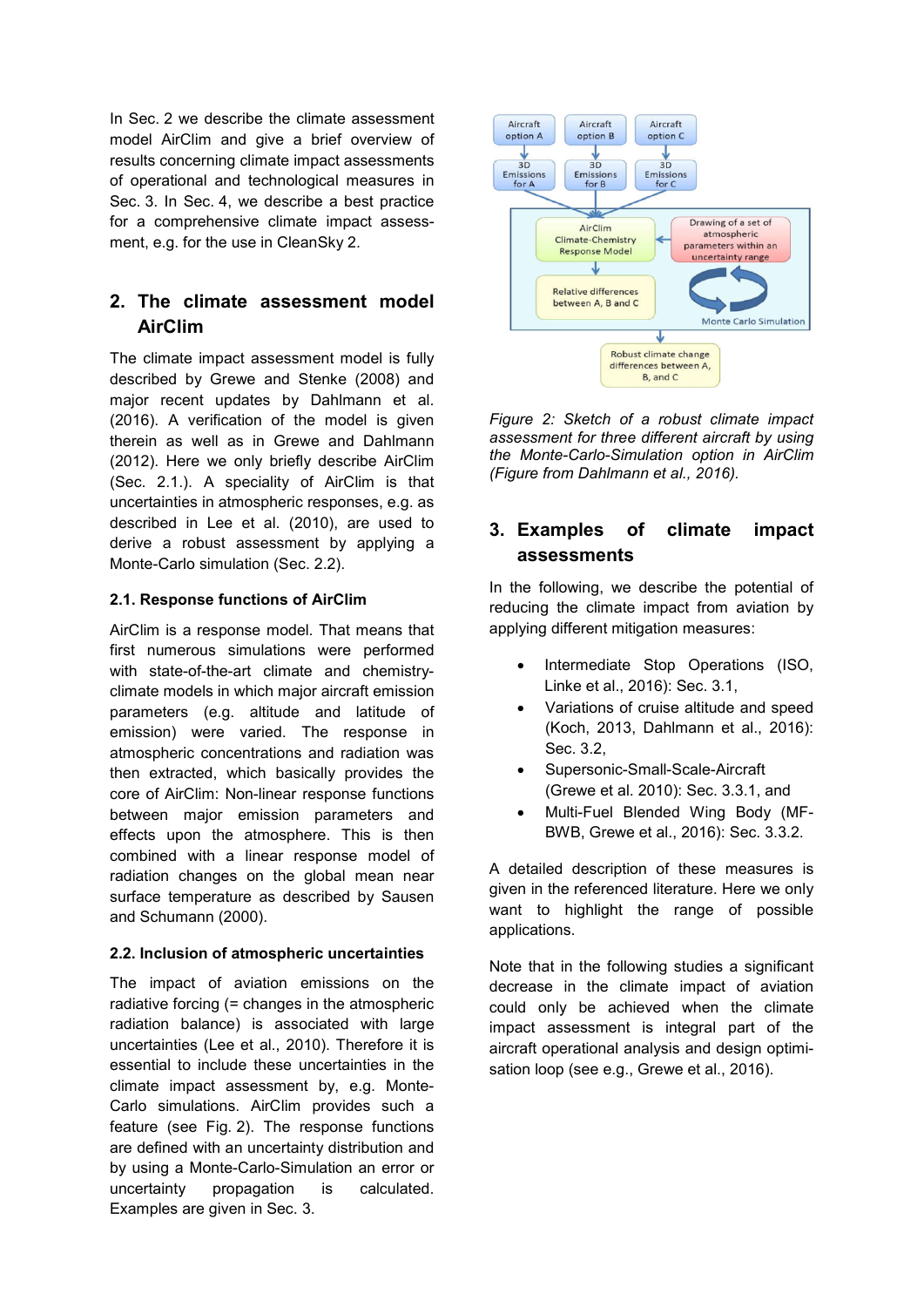#### 3.1 Operational measures

Long range air traffic operations have the disadvantage to require a large amount of fuel, which over-proportionally increase the take-off weight. ISO suggests that aircraft operators conduct intermediate landings to reduce the stage length of flights. The amount of fuel burnt over the entire mission can be reduced by refuelling the aircraft at a stopover location, because the fuel, necessary to transport the remaining fuel over a longer distance, can be omitted (Linke, 2016; Linke et al., 2016). An example for such a flight profile is given in Fig. 3.



*Figure 3: Change of flight altitudes due to Intermediate-Stop-Operation (ISO) shown on an exemplary 6000 NM mission flown with an Airbus A340-600 aircraft assuming an ideal intermediate landing (in the middle). Figure is taken from Linke et al. (2016).*

Hence ISO reduces emissions of  $CO<sub>2</sub>$ , H<sub>2</sub>O and  $NO<sub>x</sub>$  at cruise altitudes. However, assuming cost-optimized cruise the first stage of ISO has an increased cruise altitude, since the aircraft is lighter and the optimum altitude increases with decreasing weight. This results in a reduction of contrail climate effect, since fewer contrails are formed for most long-range flights, as the aircraft operates above the main contrail formation region at mid-latitudes. On the other hand the emitted  $NO_x$  and  $H_2O$ , though lower in emission magnitude, has a larger impact on climate since the residence time of these species and the effect on ozone production is enhanced (Tab. 1).

| Species         | Change in Climate impact [%] |
|-----------------|------------------------------|
| CO <sub>2</sub> | -0.7                         |
| Contrails       | -0.4                         |
| NO <sub>¥</sub> | 1.9                          |
| H2O             | 1.3                          |
| Total           | 2.3*                         |

*Table 1: Relative change [%] in the climate impact, measured as the 100 year mean change in global near surface temperature after the introduction of ISO calculated with AirClim. \*Rounding errors lead to a deviation of the total. Data are taken from Linke (2016) and Linke et al. (2016).*

#### 3.2 Operational-technological measures

Another operational measure is changing flight altitude and speed in order to reduce the climate impact from non- $CO<sub>2</sub>$  emissions, which have a pronounced altitude dependency. Koch (2013) and Dahlmann et al. (2016) have performed a detailed climate impact analysis for a large variety of cruise altitudes and speeds for an Airbus A330-200 with its route network from the year 2006. Fig. 4 shows the changes in climate impact measured as the change in the near surface temperature over 100 years after introduction of this operational change, versus the increase in operating costs. For an eco-efficient situation, i.e. where the ratio between temperature change and cost increase is favourable, a clear decrease in the climate impact of around 30% (=0.7) and an increase in costs of around 5% is found.

Since the aircraft under these conditions operates off design, the aircraft was redesigned for this new lower cruise altitude and speed, which in the end represent an operational-technological mitigation measure. Fig. 5 shows the re-design (left) and the new Pareto front (right). The dashed line shows the Pareto front of the original aircraft, whereas the solid line shows the Pareto front of the redesigned aircraft. Clearly, due to the re-design, the drawbacks of the increased operational costs can be compensated and a relation of a 30% reduction in climate with no additional operational costs is derived.

Note that uncertainties from atmospheric science are taken into account by a Monte-Carlo-Simulation and the uncertainty ranges are represented in Fig. 4 by horizontal bars.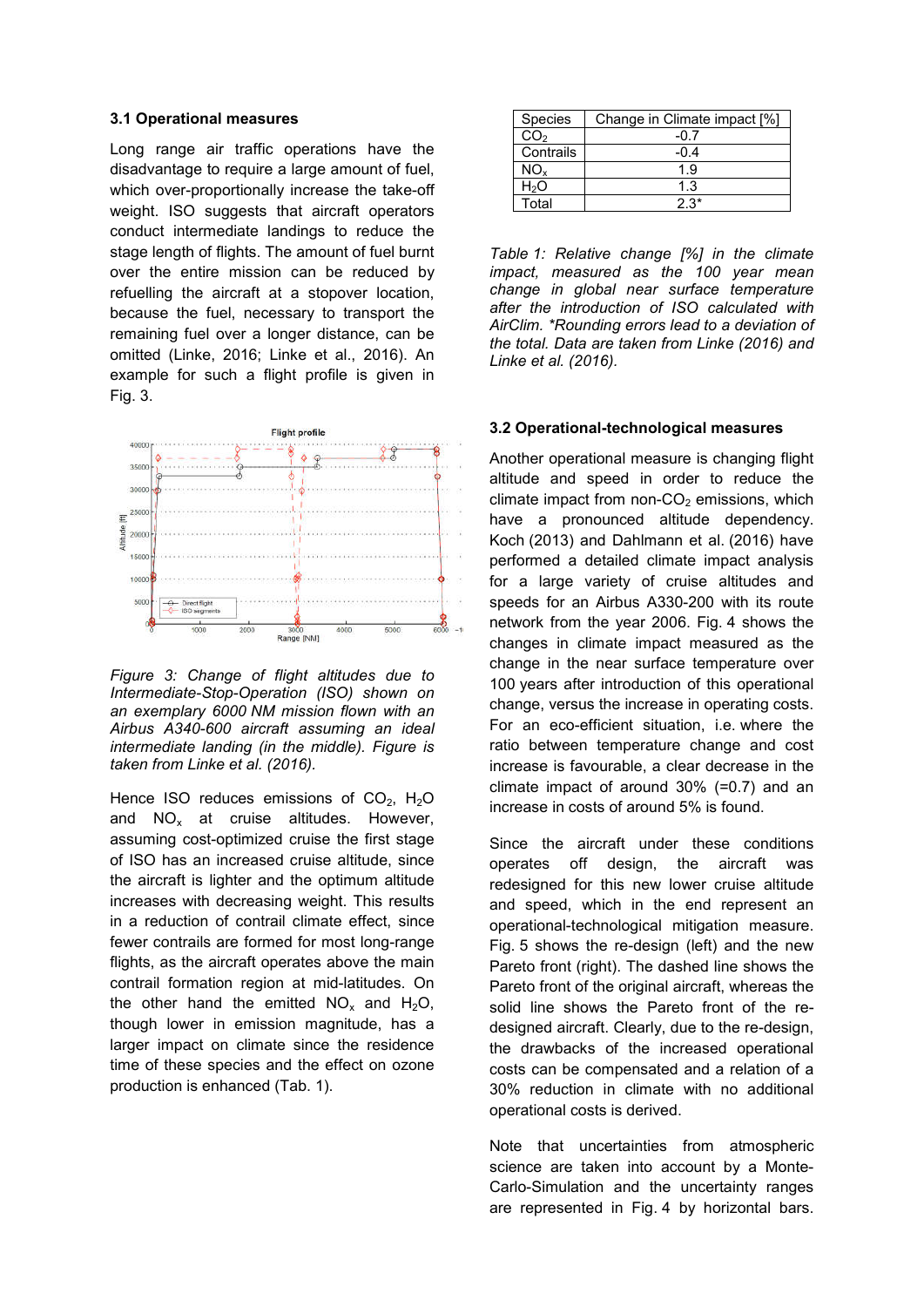The results vary by roughly ±10%, but the major results presented above are not altered.



*Fig. 4: Optimal relation between climate impact reduction relative to the 2006 real flight scenario (x-axis) and the respective increase in costs (y-axis) for the 2006 fleet of A330 aircraft. Climate impact is expressed as changes in the average temperature response over 100 years (ATR100). Bars indicate uncertainty ranges from atmospheric science. Figure is taken from Koch (2013) and Dahlmann et al. (2016).*



*Fig. 5: Left: Changes in the design of the A330 aircraft due to a new design point. Right: Optimal relation between climate impact reduction relative to the real performed operations and the respective increase in costs for the 2006 fleet of A330 aircraft for the original aircraft (dashed line) and the redesigned aircraft (solid line). Figures are taken from Koch (2013) and Dahlmann et al. (2016).*

#### 3.3 Technological measures

#### 3.3.1 A supersonic small scale aircraft

Within the European project HISAC three supersonic business jets were investigated. which were optimised with respect to noise, range, and sonic boom (Grewe et al., 2010; Fig. 6) based on a common configuration, which was also optimised with respect to climate impact. Fig. 6 shows drawings of the three aircraft and compares their climate impact to a reference case. The results show that the noise-optimised aircraft also has the lowest climate impact, whereas the aircraft optimised for low sonic boom has the largest climate impact.



*Figure 6: Climate impact of fleets of three different small-scale supersonic aircraft. Bars indicate uncertainty ranges from atmospheric science. Figure adapted from Grewe et al. (2010).*

### 3.3.2 Multi-fuel blended wing body

Within the European project AHEAD the feasibility of a multi-fuel blended wing body (MF-BWB) was investigated as an option for fuel independency and climate mitigation (Rao et al. this issue and Rao et al., 2014). A two stage combustion chamber was developed, in which first liquid hydrogen (LH2) or liquid natural gas (LNG) is burnt and second bio kerosene is burnt flameless. This combustion approach largely reduces  $CO<sub>2</sub>$  and non- $CO<sub>2</sub>$ emission.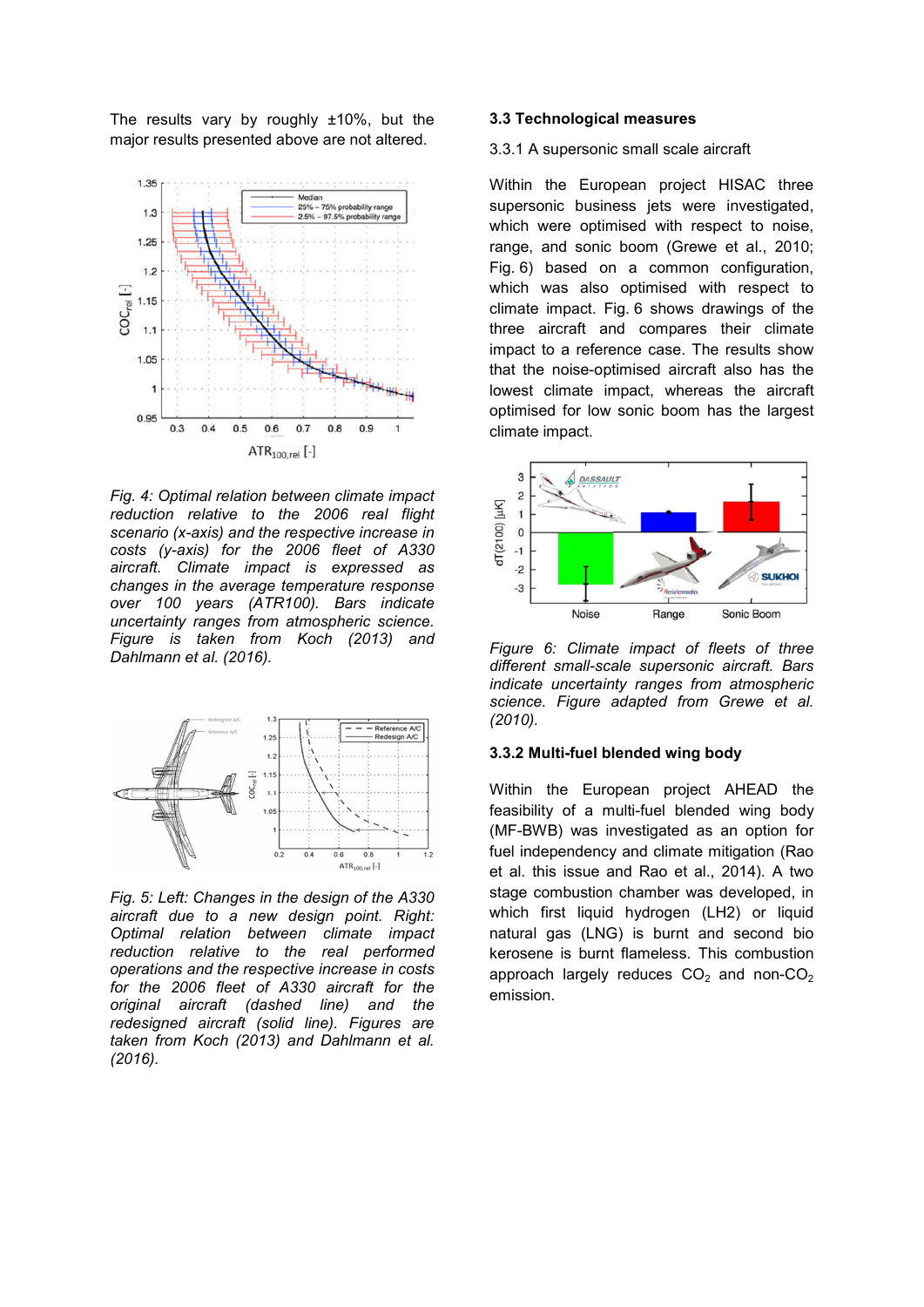

Climate impact reduction [%]

*Fig. 7: Change in climate impact of a future (2050) multi-fuel blended wing body, fuelled either with liquid hydrogen and bio kerosene (AHEAD-LH2) or liquid natural gas and bio kerosene (AHEAD-LNG). The Boeing B787-8 with some envisaged future enhancements is taken as a reference (B787-FUT) and two current aircraft are included as well. Figure adapted from Grewe et al. (2010).*

Fig. 7 shows the results of the climate impact assessment for two versions of the AHEAD MF-BWB in comparison to a reference future conventional configuration and some present day aircraft. A significant climate impact reduction was achieved with this technology.

# 4. Best practice for a robust climate impact assessment: A comprehensive DLR approach

Based on lessons learnt, we will motivate our comprehensive DLR approach for a robust climate impact assessment.

### 4.1 Lesson learnt

The examples presented in Sec. 3 show the wide range of performed assessments of climate mitigation measures. During the course of the related projects important lessons were learnt:

1. Climate assessment as integral part of new developments:

Feedback between aeronautical engineering and climate science is essential to avoid, as early as possible, developments which might increase the overall climate impact  $(CO<sub>2</sub>)$  plus non-CO<sub>2</sub> effects), though potentially reducing the  $CO<sub>2</sub>$  emissions. Note that an early readjustment is also economically advantageous.

# 2. Reasonable aviation scenario:

Any climate assessment requires a thorough consideration of where the aircraft might be operated. The climate effect of aviation differs whether the aircraft flies at higher or lower altitudes, or at mid latitudes or tropics. See Sec. 4.2 for more details.

3. Adequate climate metrics:

A thorough consideration of what we aim to assess is essential for any climate assessment. A clear formulation of the objective defines a limited set of climate metrics, which then should be used (Grewe and Dahlmann, 2015).

4. Robust climate assessment:

The effects of aviation upon the atmosphere are associated with uncertainties. Making decisions on the grounds of uncertain data is not unique to atmospheric science and decisions based on uncertain data have to be taken all the time in our lives. Therefore we have to include these uncertainties in the assessments, e.g. by applying Monte-Carlo simulations, and provide a verification strategy (see Sec. 4.3 for details). The necessity of reducing the uncertainties remains of course unaffected.

### 4.2 Modelling the future Air Transportation System

The heterogeneous socio-economic growth in world regions is expected to induce shifts of deployed seat categories, shifts of distances flown by seat categories, and geographical shifts of aircraft movements and resulting emission inventories worldwide. These anticipated changes of the location of aircraft emissions will strongly influence the future climate impact of aviation's non- $CO<sub>2</sub>$  effects. In order to assess the climate compatibility of possible future ATS evolutions – including various combinations of technological and operational mitigation options – a geospatial simulation of future aircraft movements over time is required. Current and future air transportation systems have to be analysed, modelled, or even "designed".

The DLR project "WeCare" made big progress towards developing and implementing the idea of modelling the future ATS on a global scale.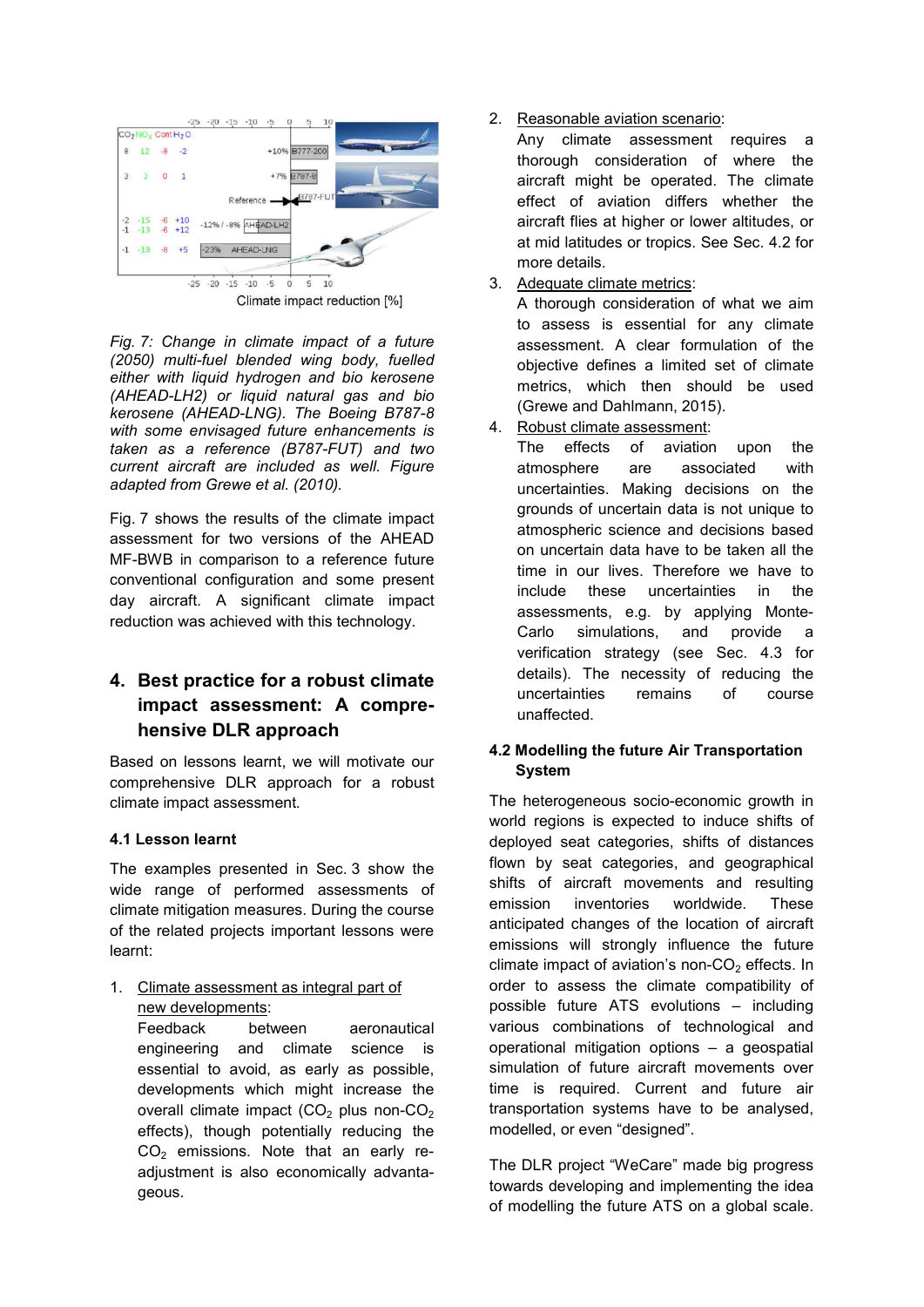Within this project a modular assessment framework was built that grounds on a generic 4-layer philosophy and the use of exogenous socio-economic scenarios (see Fig. 7):

- (1) Passenger demand network (Terekhov et al., 2015)
- (2) Passenger routes network (Schittenhelm and Kölker, 2015)
- (3) Aircraft movements network (Kölker et al., 2015)
- (4) Emission inventories and trajectories network (Linke et al., 2016)

Besides climate impact assessment, the framework has been used

- (i) to deduce top level aircraft requirements by analysing range-size market relationships,
- (ii) to identify future bottlenecks of aviation infrastructures,
- (iii) to conduct market analyses for strategic airline planning,
- (iv) to perform studies on the efficiency of new technological and operational concepts, or
- (v) to produce global air traffic emission inventories for different traffic scenarios.



*Figure 7: Modelling the future air transportation system based on the 4-layer philosophy. Figure adapted from Ghosh et al. (2015).*

#### 4.3 Climate impact assessment

The four-layer air traffic system modelling approach, presented in Sec. 4.2 and Fig. 7, is a key input to a robust climate impact assessment with e.g. the climate-chemistry response model AirClim (Fig. 8). Feedback loops with technology providers (CS2 in this example, upper left in Fig. 8) are essential to provide preliminary or first assessments and identify major impacts at an early stage in order to adapt the technology accordingly.

The climate impact assessment platform has to be flexible enough to include those atmospheric processes (upper right box in Fig. 8), where the understanding became mature enough. An example for such a process is the effect of emitted soot particles on natural cirrus clouds or even the formation of cirrus (Kärcher et al., 2007). Note that this is a different process than contrail formation and their spread into contrail-cirrus. Contrails form, if during the mixing of the exhaust with the environment, saturation with respect to the liquid phase is reached and the air is cold enough to freeze the water droplets.

A key aspect of a climate impact assessment is the inclusion of uncertainties and sensitivities. AirClim has the ability to explore the impact of a wide range of parameter settings on the climate impact assessment. By this, we obtain uncertainty ranges of the climate impact (see e.g. Sec. 3). This provides a thorough basis for a risk analysis.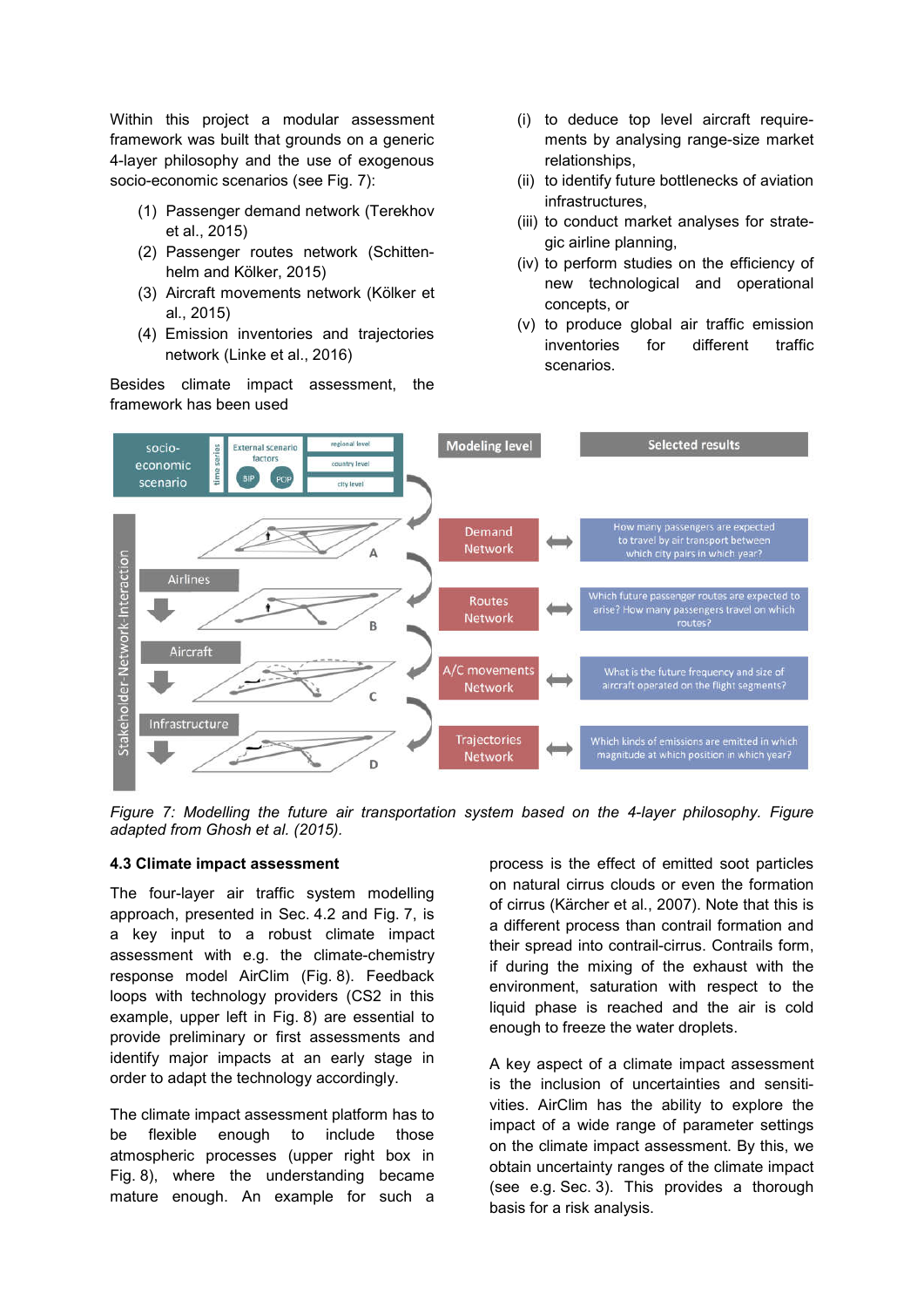

*Figure 8: Best practice for a robust climate impact analysis.* 

In the end, ideally after multiple iterations with technology providers and hence numerous applications of the AirClim model, it is most desirable to define a final technology emission scenario based on the 4-layer philosophy (Sec. 4.2) with which the response modelling results are verified on the basis of high fidelity models, e.g. the Earth-System Model EMAC (Jöckel et al., 2016; Bock et al., 2016, lower right box in Fig. 8).

These four parts, the climate impact assessment, the ability to include new upcoming processes, the assessment of uncertainties and sensitivities, and the verifications of the final results in close cooperation with the technology provider, provides in combination with the air traffic system modelling a robust climate impact assessment of new aviation technologies.

# 5. Summary

We have presented an overview on recent climate impact assessments of operational and technological mitigation measures. The assessments are based on response modelling, which reflect the current state-ofthe-art Earth-System models – a unique modelling approach.

Based on the experience gained during these applications, we defined a best practice, which includes the possibility to adapt the response model, e.g. by including not yet considered atmospheric processes, such as the soot-cirrus effect (Kärcher et al., 2007), whenever they become mature enough. Uncertainties in atmospheric processes are considerable and have to be incorporated in any climate impact assessment. However they are not compromising or limiting a climate assessment in principle, but have to be integral part of it. The response modelling is a computational efficient tool and the results largely reflect those obtained from detailed modelling (Dahlmann et al., 2016, Grewe and Dahlmann 2012). However, a verification of the final results by detailed process modelling is required for robust climate impact assessments.

The best practice advises the inclusion of climate impact assessments in the pre-design of new aircraft, to avoid developments which increase the overall climate impact although they might be more fuel efficient. Non- $CO<sub>2</sub>$